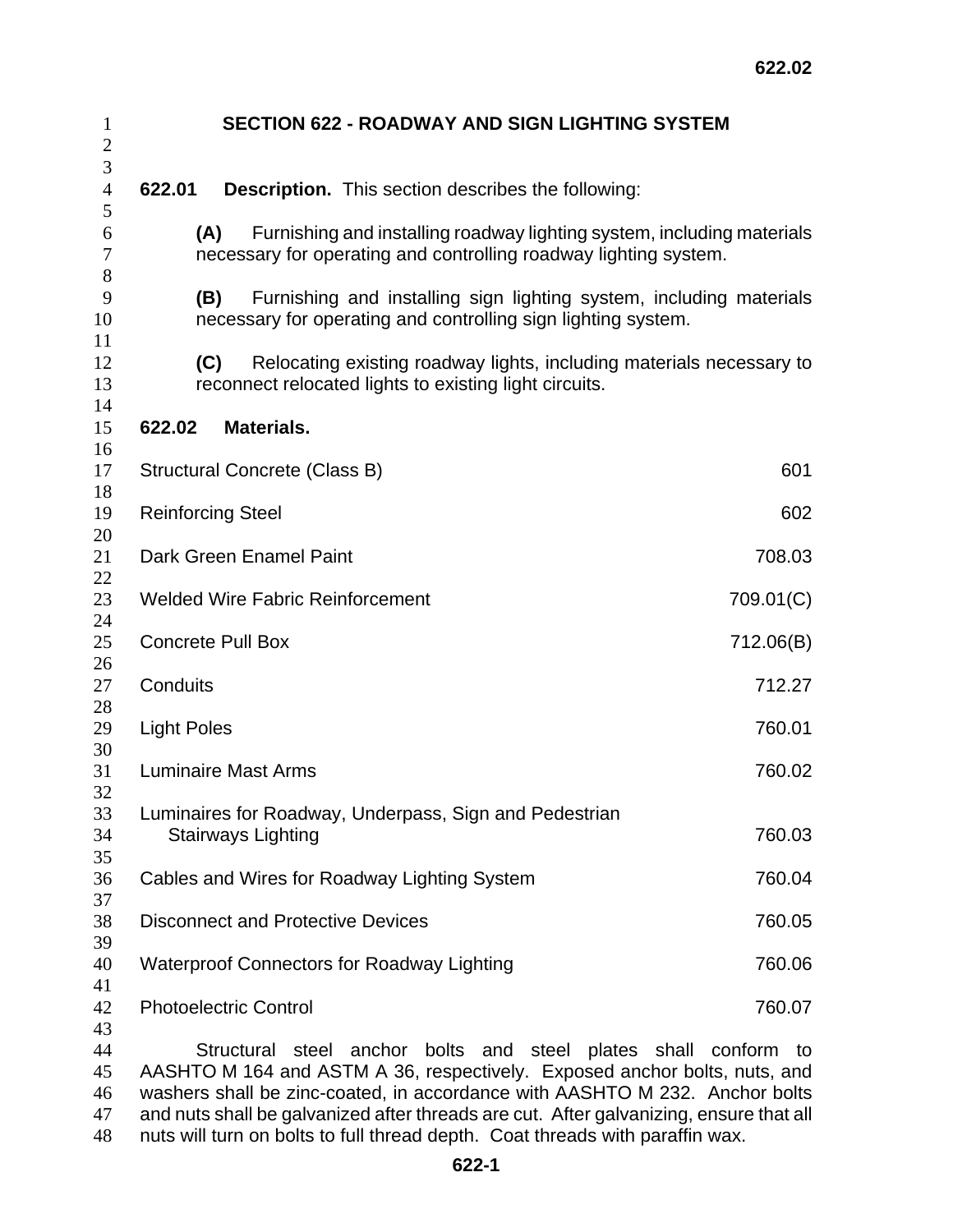| 49 |                                                                                  |     |                                                                               |  |  |
|----|----------------------------------------------------------------------------------|-----|-------------------------------------------------------------------------------|--|--|
| 50 | Crossarms, hardware, and anchoring materials shall match materials               |     |                                                                               |  |  |
| 51 | normally stocked and used for similar purpose by local public utility companies. |     |                                                                               |  |  |
| 52 |                                                                                  |     |                                                                               |  |  |
| 53 |                                                                                  |     | Electrical equipment shall conform to standards of the following, wherever    |  |  |
| 54 | applicable:                                                                      |     |                                                                               |  |  |
| 55 |                                                                                  |     |                                                                               |  |  |
| 56 |                                                                                  | (A) | NEMA.                                                                         |  |  |
| 57 |                                                                                  |     |                                                                               |  |  |
| 58 |                                                                                  | (B) | UL, Inc.                                                                      |  |  |
| 59 |                                                                                  |     |                                                                               |  |  |
| 60 |                                                                                  | (C) | Electrical Testing Laboratories (ETL).                                        |  |  |
| 61 |                                                                                  |     |                                                                               |  |  |
| 62 |                                                                                  | (D) | National Electrical Testing Association, Inc. (NETA)                          |  |  |
| 63 |                                                                                  |     |                                                                               |  |  |
| 64 |                                                                                  |     | Materials shall conform to requirements of the contract documents and the     |  |  |
| 65 | following:                                                                       |     |                                                                               |  |  |
| 66 |                                                                                  |     |                                                                               |  |  |
| 67 |                                                                                  | (A) | NEC.                                                                          |  |  |
| 68 |                                                                                  |     |                                                                               |  |  |
| 69 |                                                                                  | (B) | General Order Nos. 6 and 10, of the Hawaii Public Utilities                   |  |  |
| 70 |                                                                                  |     | Commission.                                                                   |  |  |
| 71 |                                                                                  |     |                                                                               |  |  |
| 72 |                                                                                  | (C) | ASTM.                                                                         |  |  |
| 73 |                                                                                  |     |                                                                               |  |  |
| 74 |                                                                                  | (D) | ANSI.                                                                         |  |  |
| 75 |                                                                                  |     |                                                                               |  |  |
| 76 |                                                                                  | (E) | Local utility company rules.                                                  |  |  |
| 77 |                                                                                  |     |                                                                               |  |  |
| 78 |                                                                                  | (F) | Local ordinances that may apply.                                              |  |  |
| 79 |                                                                                  |     |                                                                               |  |  |
| 80 |                                                                                  |     | 622.03 Construction. Perform work in accordance with requirements of the      |  |  |
| 81 |                                                                                  |     | contract documents and the following: NEC; General Order Nos. 6 and 10 of the |  |  |
| 82 | Hawaii Public Utilities Commission; ASTM; ANSI; local utility company rules; and |     |                                                                               |  |  |
| 83 | local ordinances that may apply.                                                 |     |                                                                               |  |  |
| 84 |                                                                                  |     |                                                                               |  |  |
| 85 |                                                                                  | (A) | <b>Equipment List and Drawings.</b> Submit within seven days following        |  |  |
| 86 | contract award, 10 copies of materials and equipment list. Include name of       |     |                                                                               |  |  |
| 87 | manufacturer, size and identifying number of each item, detailed scale           |     |                                                                               |  |  |
| 88 | drawings, wiring diagrams of special equipment, and proposed deviations          |     |                                                                               |  |  |
| 89 | from the contract. If required, submit samples of materials.                     |     |                                                                               |  |  |
| 90 |                                                                                  |     |                                                                               |  |  |
| 91 |                                                                                  |     | Prepare diagrams and drawings using graphic symbols indicated in              |  |  |
| 92 |                                                                                  |     | IEEE publication Graphic Symbols for Electrical and Electronic Diagrams.      |  |  |
| 93 |                                                                                  |     |                                                                               |  |  |
| 94 |                                                                                  |     |                                                                               |  |  |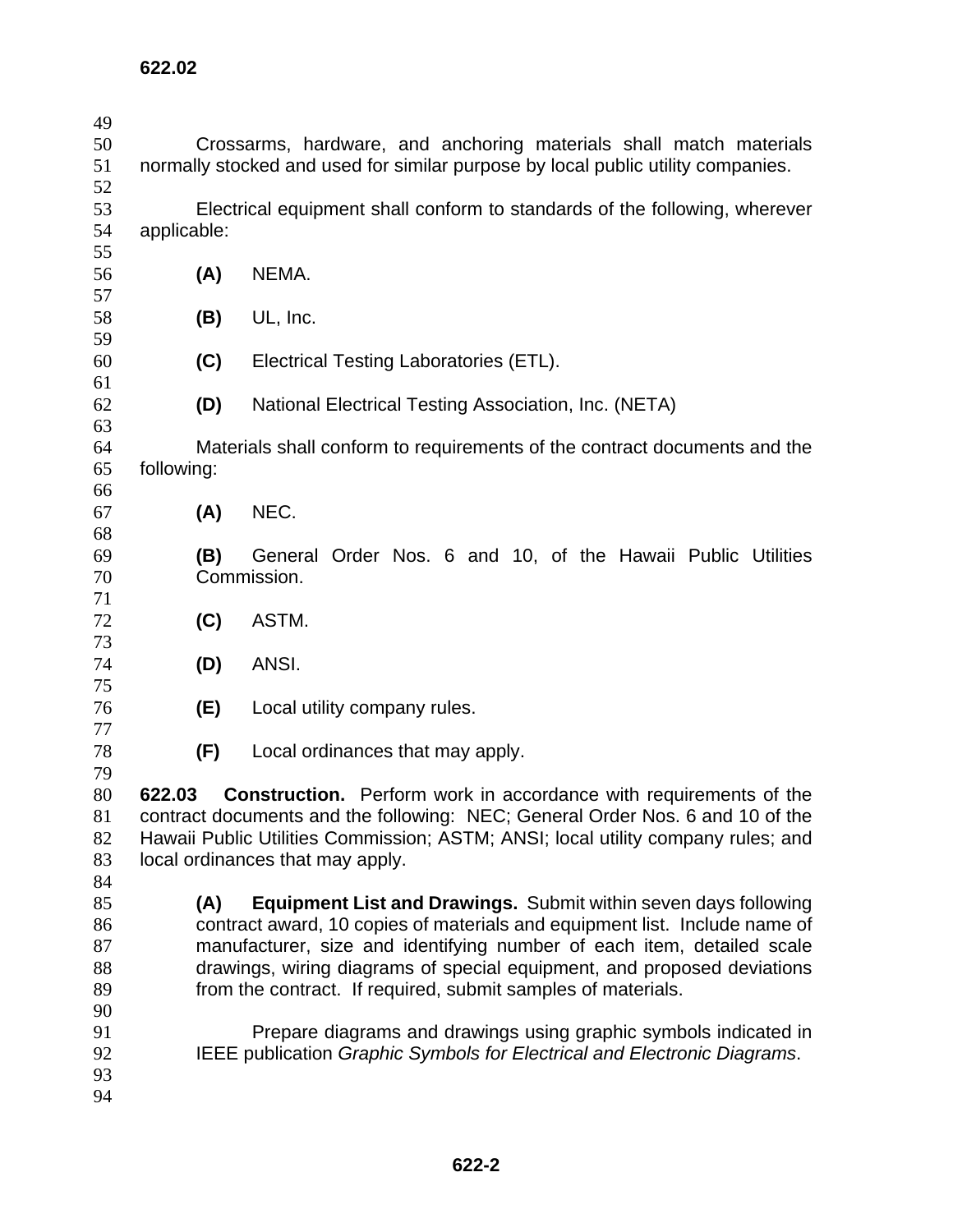Submit ten copies of materials and equipment list for temporary lighting system. When existing lights are removed, damaged, or non-functional, install and operate temporary lighting system during hours of darkness. Provide same amount of illumination as existing lighting system. 

Upon completion and acceptance of work, submit construction as-built drawings showing detailed construction changes.

**(B) Excavation and Backfill.** Excavate and backfill in accordance with Section 204 - Excavation and Backfill for Miscellaneous Facilities.

**(C) Installation.** 

**(1) Foundations.** Construct foundations as indicated in the contract documents. Foundations within clear zone, as defined by AASHTO *Roadside Design Guide*, including anchor bolts, shall not extend more than 4 inches above surrounding ground.

Set forms true to correct line and grade. Use rigid forms, securely braced in place. Place conduit ends and anchor bolts in proper position and height and hold in place with rigid top template. In addition to rigid top template, hold anchor bolts in place by means of rigid bottom template made of steel. Bottom template shall provide proper spacing and alignment of anchor bolts near their bottom embedded end. Install bottom template before placing footing concrete. Anchor bolts installed more than 1:40 from vertical will be rejected. Hold conduit ends and anchor bolts in place by template until concrete sets. Cure concrete for not less than 72 hours.

Mix, place, and cure concrete for foundations in accordance with Section 601 - Structural Concrete and Section 503 - Concrete 125 Structures.

**(2) Metal Lamp Standards.** Install metal lamp standard with shaft **plumb on anchor bolts and concrete foundation.** Set bracket arm perpendicular to roadway centerline.

Set standards at required locations or as ordered by the Engineer. Install transformer base such that access cover is located on trailing face perpendicular to oncoming traffic.

Place leveling grout with weep holes under entire metal lamp standard base plates. Form exposed portions to present neat appearance.

**(3) Mast Arms.** Set mast arms perpendicular to roadway centerline.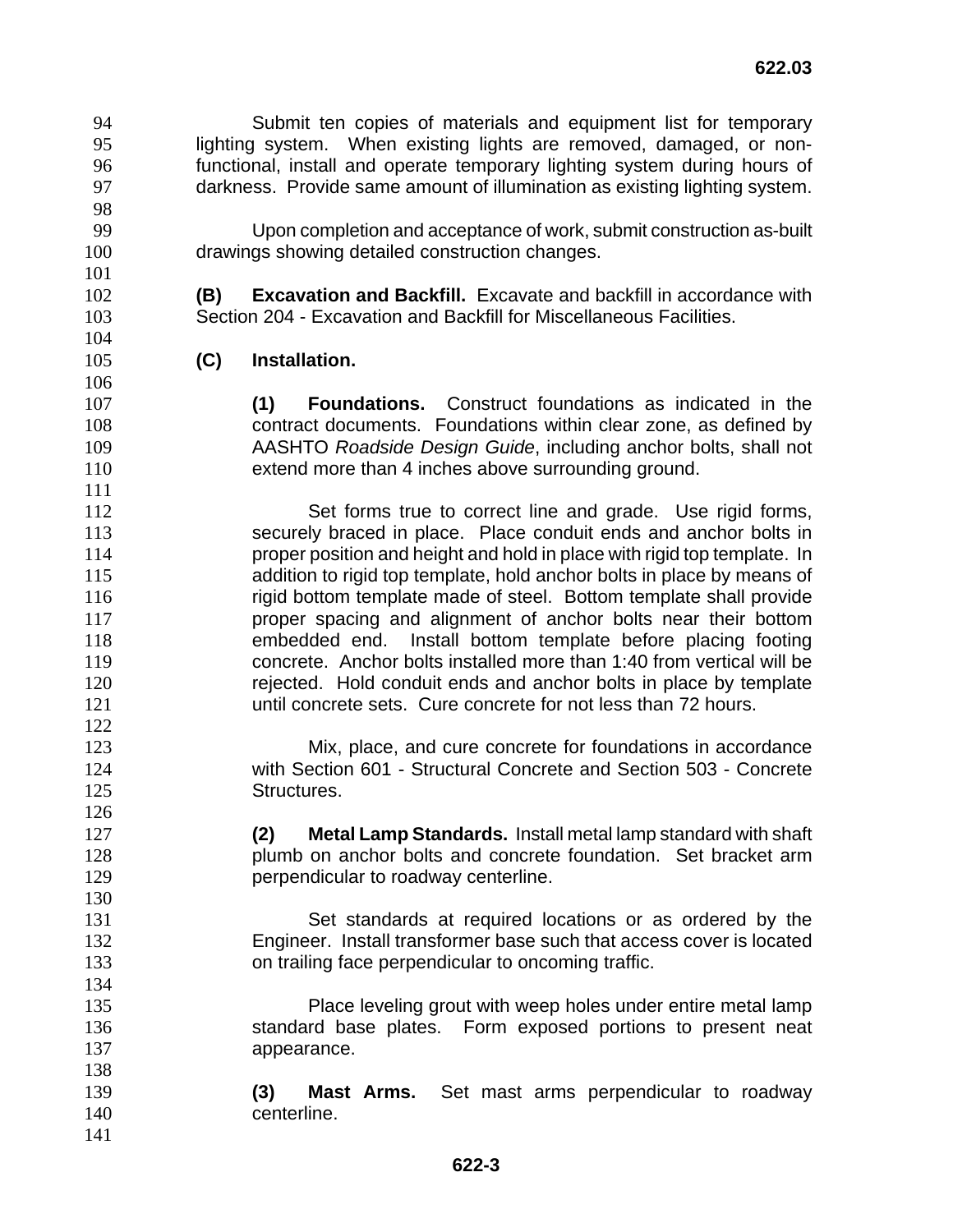**(4) Luminaires.** Assemble luminaires and install on metal lamp standards and mast arms. Set luminaire's vertical axis perpendicular to roadway and longitudinal axis parallel to roadway. Install luminaires at pedestrian stairways, underpasses, and sign luminaire brackets, as indicated in the contract documents. **(5) Pull Boxes.** Furnish and install pull boxes as indicated in the contract documents. Carefully excavate for pull boxes. Install pull boxes so that covers are level with curb or sidewalk grade or 1 inch above existing ground. **(6) Conduits.** Lay polyvinyl chloride (PVC) conduits carefully in trenches prepared to receive conduits. Concrete encase PVC Schedule 40 conduits under roadway areas. Use PVC Schedule 80 conduits, direct buried, in areas not exposed to traffic. Set conduits to be placed in concrete structure or encased in concrete to required lines and grades. Support conduit rigidly in place by masonry material, manufactured conduit spacers, or other accepted means, so that conduit will not dislodge during concrete placing and tamping. Place concrete encasement using hand shovels only. Cure concrete for at least 12 hours before backfilling and compacting. Whether shop or field cut, ream end of conduits to remove burrs and rough edges. Make cuts square and true. Slip joints or running threads will not be allowed for coupling conduit. When 171 standard coupling cannot be used for coupling metal-type conduit, use of UL or ETL listed threaded union will be allowed. **Install rigid steel conduit in accordance with NEC requirements** for rigid metal conduit. Use white and tinted ready-mixed paint on 176 threads of joints. Repair zinc-coated surfaces in accordance with Subsection 501.03(G)(2) - Repairing Damaged Zinc-Coated Surfaces. Apply two coats of asphaltic base paint to exterior portions of direct burial steel conduits not encased in concrete immediately after **installation**  Install and repair surfaces of PVC-coated rigid steel conduit in accordance with manufacturer's recommendations. 186 Install PVC conduit in accordance with NEC requirements. Use 187 solvent weld connections. Make solvent weld joints in accordance with conduit manufacturer's recommendations.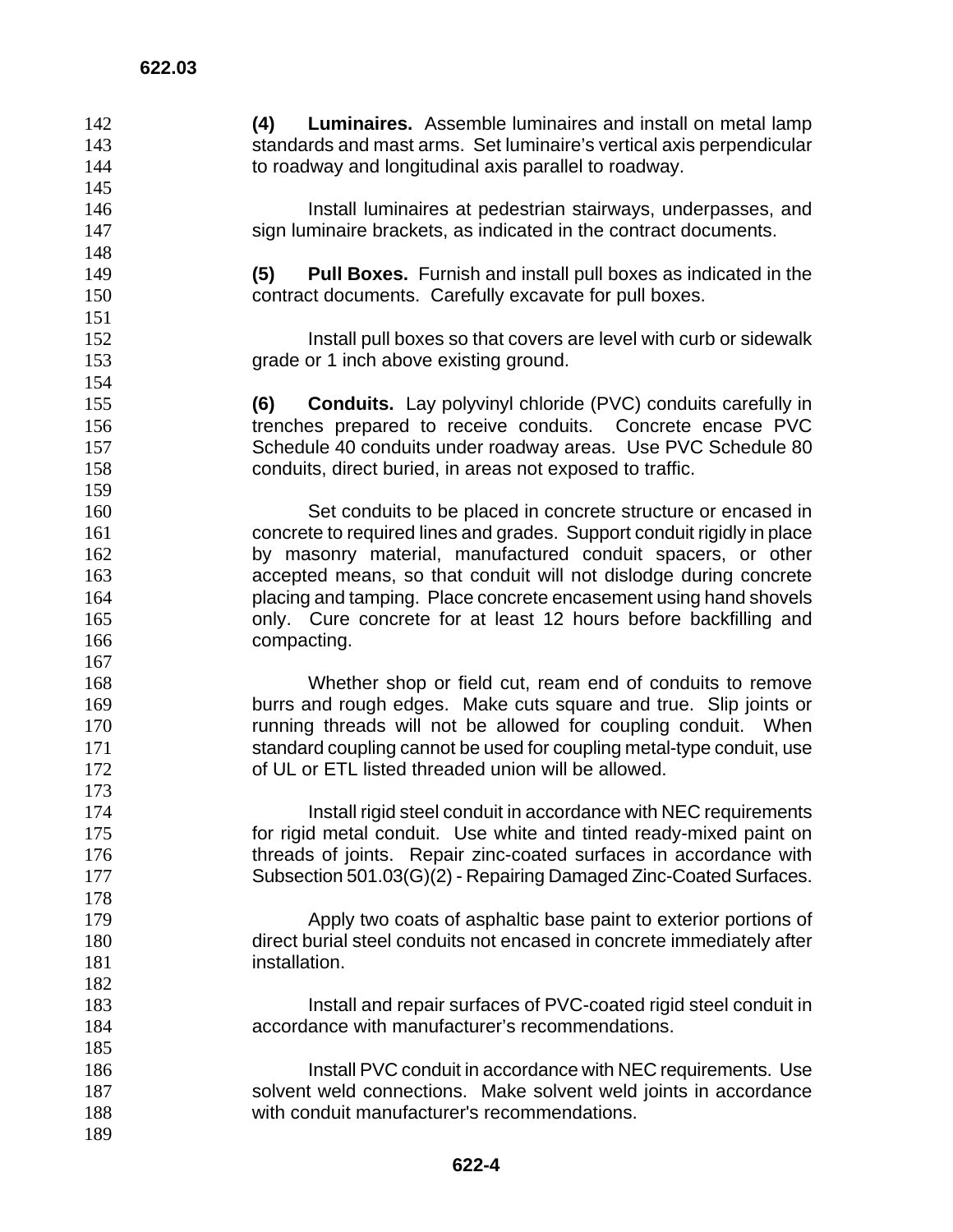Make directional changes in non-metallic conduit with curved segments using accepted deflection couplings, or with short lengths of straight conduits and couplings. Deflection angle between two adjacent lengths of conduit shall not exceed 6 degrees. Do not use radius of less than 12 times nominal size of conduit, unless using factory-made ells.

Thread connection for PVC conduits to rigid metal conduits on metal conduit side.

Provide each conduit run with No. 10 gage flexible, zinc-coated **pull wire or 1/8-inch polyolefin line extending through entire length.** Double additional 2 feet of wire or polyolefin line back into conduit at both ends of run. End metal conduits entering pull boxes with insulating grounding bushings. End non-metallic conduits with end bells. Cap or plug ends temporarily.

Cap or plug and mark ends of conduit stubouts. Ends of conduit runs shall extend at least 24 inches past face of curb or edge of pavement, unless entering pull boxes. Install markers or markings on curbs for conduit runs. Show locations on as-built plans, as specified under Subsection 622.03(A) - Equipment List and Drawings.

Pass bullet-shaped test mandrel, 14 inches long with diameter 1/2 inch less than inside diameter of each conduit run. Scores found on mandrel deeper than 1/32 inch shall be indication of burrs or obstruction in conduit run. Remove burrs and obstructions. Redo mandrel test until no scoring on mandrel deeper than 1/32 inch is evident.

Keep interior of conduits clean during construction by 221 temporarily plugging ends of conduits. Plug conduit ends at end of each workday, whenever work is stopped, and whenever conduits are subject to submergence in water. Install conduits to drain toward pull boxes or handholes.

**(7) Cables and Wires.** Provide cables and wires conforming to 227 the NEC. Arrange cables and wires within enclosures, cabinets, luminaires, standards, and pull boxes neatly; and cable together using self-clinching nylon cable ties or other method accepted by the Engineer.

Encase cables and wires installed underground or in concrete rigid barrier type guardrail in conduits.

Immediately before installing cables and wires in conduits, pull wire brush through each conduit to remove extraneous matter, obstructions, and debris.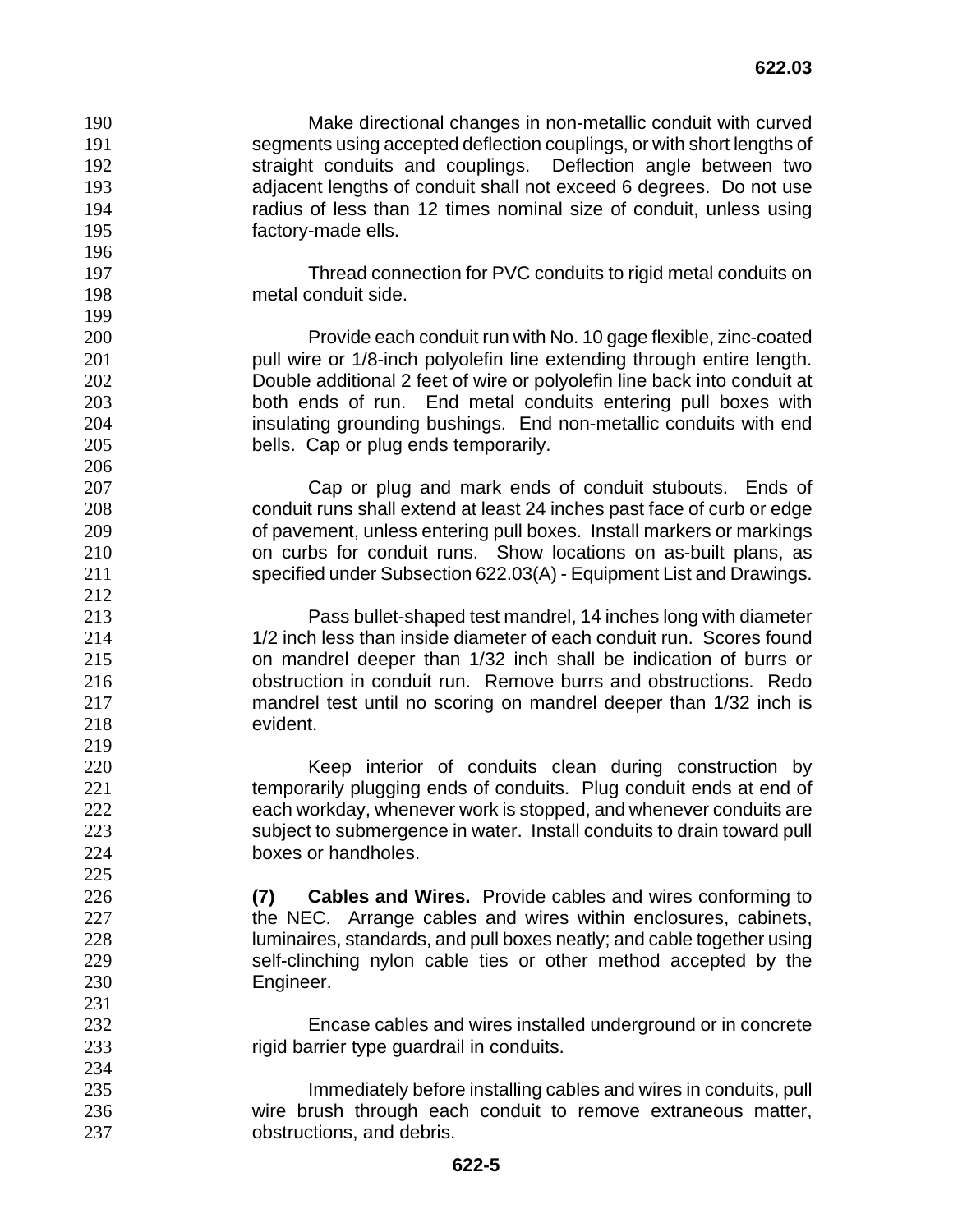| 238 |                                                                            |
|-----|----------------------------------------------------------------------------|
| 239 | Furnish cables and wires on reels.                                         |
| 240 |                                                                            |
| 241 | Pull cables and wires directly from their cores or reels into              |
| 242 | conduits with cable grip designed to provide firm hold on exterior         |
| 243 | covering of conductor and cable. Do not pull off and lay cables and        |
| 244 | wires on the ground before installation. Make pulls in one direction       |
| 245 | only. Use UL or ETL listed inert lubricant. Do not leave cables and        |
| 246 | wires under tension or tight against bushings or fittings.                 |
| 247 |                                                                            |
| 248 | Remove damaged ends resulting from use of pulling grips                    |
| 249 | immediately after pulling cable and wire. Maintain cable and wire end      |
| 250 | seals. Do not pull open-ended cables and wires through conduits.           |
| 251 | Install cables and wires continuous from pulling point to pulling point.   |
| 252 | Splices between pulling points will not be allowed. Splices shall only     |
| 253 | occur inside pull boxes, handholes, or transformer bases.                  |
| 254 |                                                                            |
| 255 | After cables and wires are installed, seal conduits ends with              |
| 256 | duct sealing compound conforming to Subsection 712.27(E) - Duct            |
| 257 | Sealing Compound. Seal vacant conduits with duct sealing compound          |
| 258 | or plug designed for that purpose and accepted by the Engineer.            |
| 259 |                                                                            |
| 260 | When splicing is required, join cables and wires with no-solder            |
| 261 | pressure connectors. Use no-solder pressure connectors for splicing        |
| 262 | cables and wires, No. 8 AWG or larger. Leave no sharp points that          |
| 263 | can pierce taping. Splice and terminate cable and wire in accordance       |
| 264 | with cable and wire manufacturer's recommendations. Submit cable           |
| 265 | and wire manufacturer's splicing instruction sheets.                       |
| 266 |                                                                            |
| 267 | Trim cable and wire insulation to conical shape. Roughen                   |
| 268 | cable and wire insulation before applying splice insulation. Splice        |
| 269 | insulation includes layers of thermoplastic electrical insulating tape not |
| 270 | over 0.007 inch thick conforming to Military Specification                 |
| 271 | MIL-I-24391C. Apply splice insulation well lapped over and with same       |
| 272 | thickness as original insulation. For high voltage and multiple lighting   |
| 273 | cable and wire splices, apply two layers of synthetic oil-resistant        |
| 274 | rubber tape conforming to ASTM D 4388 over each cable and wire             |
| 275 | before placing thermoplastic tape. Then cover splice with at least two     |
| 276 | layers of asphaltic-impregnated, open-mesh, fabric tape and coating        |
| 277 | of high-grade insulating paint or similar material.                        |
| 278 |                                                                            |
| 279 | Coil neatly, at least 5 feet of slack cable or wire near each              |
| 280 | lamppost foundation, pull box, or transformer base.                        |
| 281 |                                                                            |
| 282 | String overhead line cables and wires in accordance with Chart             |
| 283 | No. 1, General Order 6, Rules for Overhead Electric Line Construction      |
| 284 | as amended, by the Hawaii Public Utilities Commission.                     |
| 285 |                                                                            |
|     |                                                                            |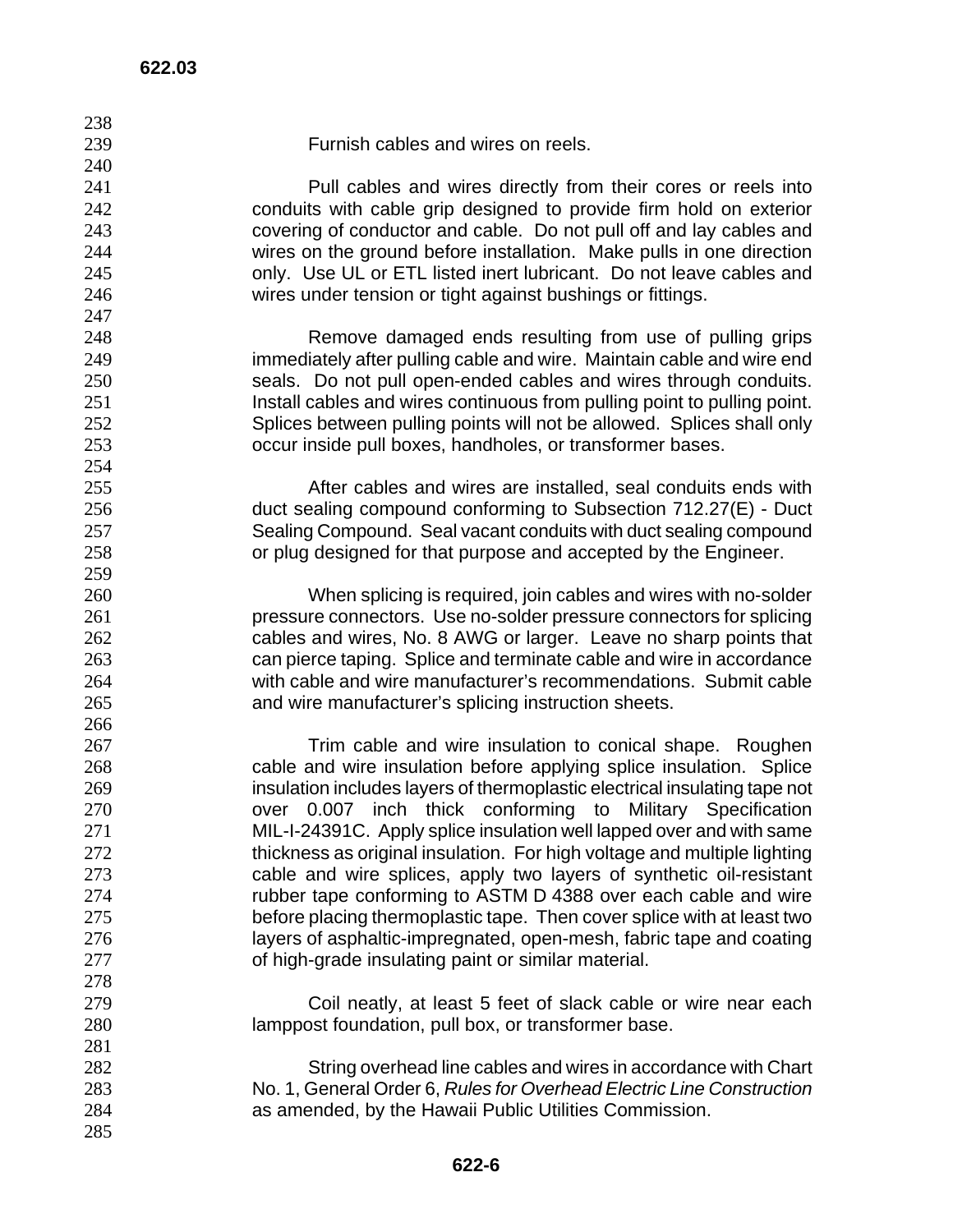| 286 | Encase cables and wires on surface of wood poles in rigid steel     |
|-----|---------------------------------------------------------------------|
| 287 | or PVC-coated rigid steel conduits from 6 inches above ground level |
| 288 | to 10 feet above ground and in PVC Schedule 80 conduits above 10    |
| 289 | feet.                                                               |
| ററ  |                                                                     |

## **(8) Bonding and Grounding.**

**(a)** Provide grounding for entire electric installation in accordance with the NEC and as specified herein. Ground the following:

**1.** Electrical service including equipment and enclosures.

**2.** Conduits, other conductor enclosures, and panelboards.

**3.** Equipment with non-current carrying metal parts, such as controller cabinets, and lighting fixtures.

**(b) Grounding Electrode.** Furnish copper clad ground rod with 25 ohm maximum resistance to ground. Size of ground rod shall be 3/4 inch by 10 feet minimum. Where resistance exceeds 25 ohm maximum, provide one additional ground rod.

**(c) Manner of Grounding.** Sizes and types of ground conductors, ground clamps, bonding jumpers, conduit, fittings, methods of securing same to obtain electric continuity and effective grounding, when not indicated, shall be in accordance with NEC requirements.

**(d)** Install ground wire in non-metallic conduits. Furnish ground wire size in accordance with the NEC. Bond street lights and equipment enclosures together by using ground conductor running in conduit system.

**(9) Pull boxes.** Install pull boxes so that covers are level with curb or sidewalk grade or 1 inch above existing ground.

Give frames and covers two coats of asphaltic base paint after installation.

**(10) Continuity of Service.** During relocation, reconstruction or other improvements of existing roadway and sign lighting system, keep existing system operational until reconstructed or new system is in service. Arrange work accordingly and provide temporary lighting system as necessary.

 **622-7**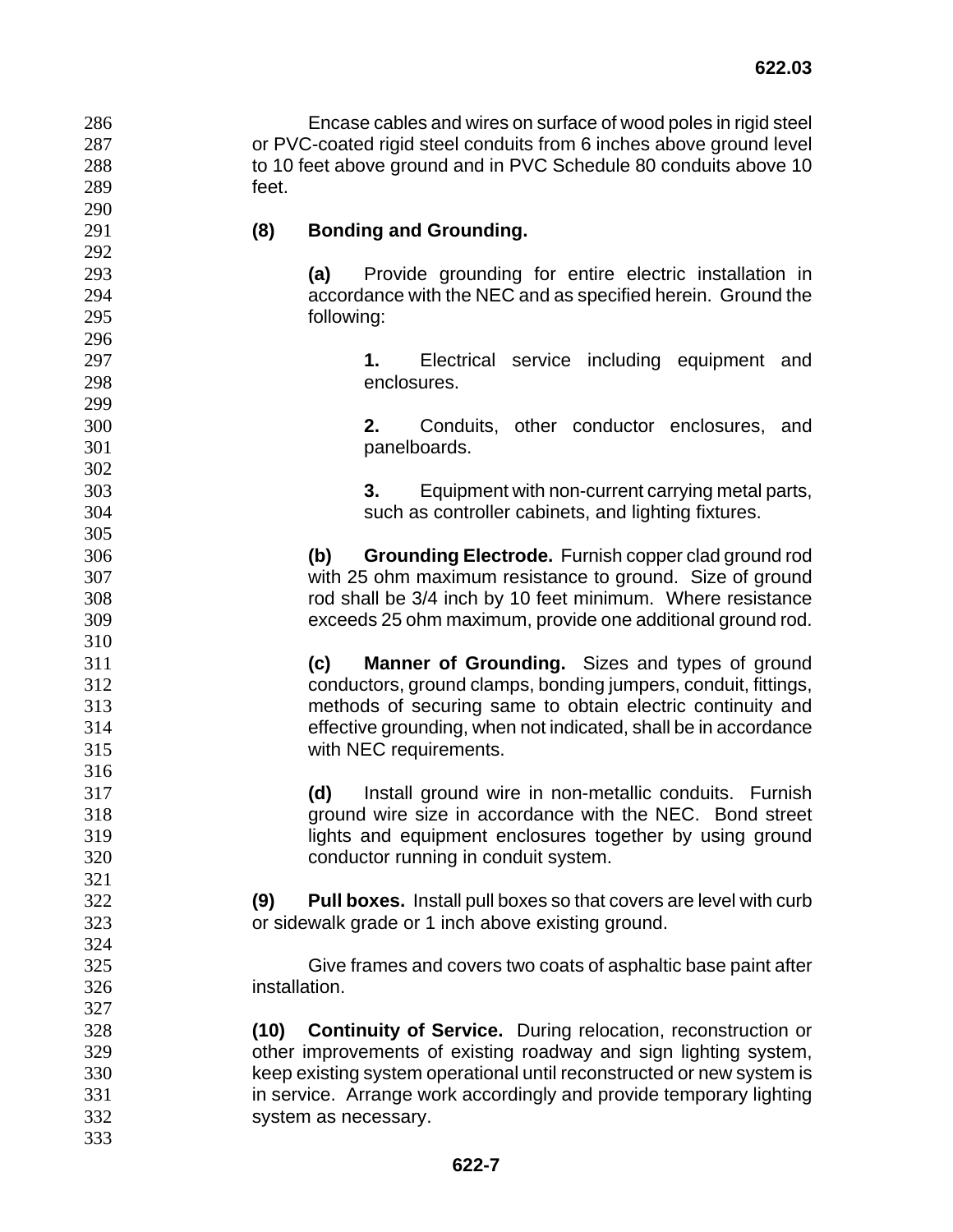**(11) Secondary Connections.** Make connections from secondary power supply line to fuse boxes with copper cable and wire matching existing secondary cable and wire material. **(D) Painting.** Furnish metal poles and mast arms with natural zinc-coated finish. Do not paint metal poles and mast arms. Paint expressway sign luminaire brackets in accordance with Subsection 750.06 - Expressway Sign Luminaire Brackets. **(E) Electric Service.** Arrange for electric power service with such promptness as to cause no delay in work or work of any other Contractor, and comply with power company's requirements. Provide secondary circuit extensions to power company's service. Power company shall provide unmetered service connections, in accordance with Schedule F for multiple service. On multiple circuits, install laminated black and white plastic identification tag at each source, wood pole, or metal lamppost supporting luminaire. **(F) Field Test.** Perform the following tests in presence of the Engineer and submit test results as follows: **(1)** Test for continuity of each circuit. **(2)** Test for grounding of each circuit. **(3)** Megger test each circuit between circuit and ground. Insulation resistance shall not be less than values specified in Table 622.03-1 - Insulation Resistance when measured with instrument having voltage rating of 500 volts.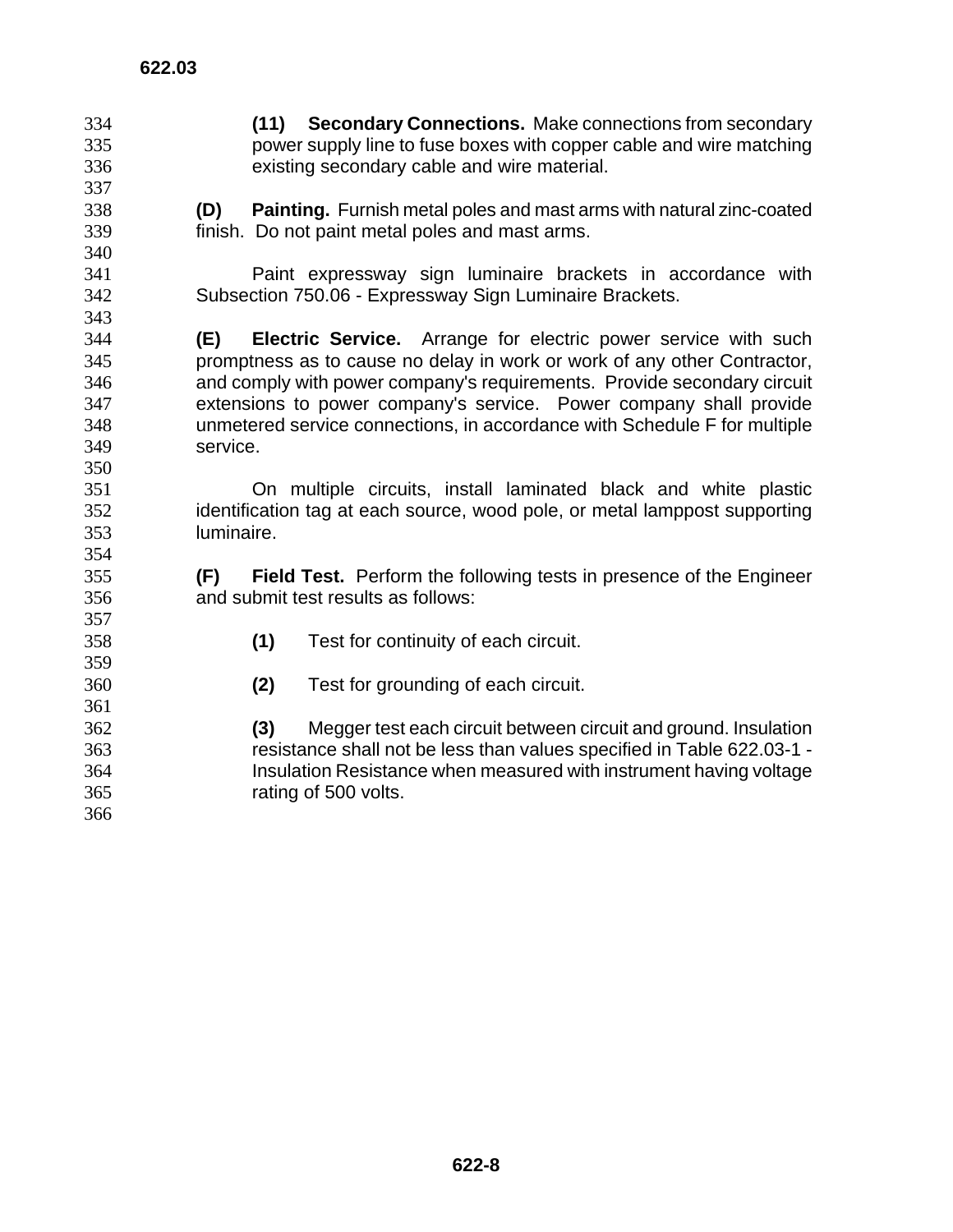| <b>TABLE 622.03-1 - INSULATION RESISTANCE</b> |                                  |  |  |
|-----------------------------------------------|----------------------------------|--|--|
| <b>Cable or Circuit</b>                       | <b>Minimum Resistance (ohms)</b> |  |  |
| No.14 - No.12 wire                            | 1,000,000                        |  |  |
| 25 to 50 amperes                              | 250,000                          |  |  |
| 51 to 100 amperes                             | 100,000                          |  |  |
| 101 to 200 amperes                            | 50,000                           |  |  |
| 201 to 400 amperes                            | 25,000                           |  |  |
| 401 to 800 amperes                            | 12,000                           |  |  |
| over 800 amperes                              | 5,000                            |  |  |

**(4)** Functional test to show that system functions as specified.

Replace or repair faults in material or installation revealed by these tests. Repeat same tests until no fault appears.

**(G) Salvaging Electrical Equipment.** Carefully remove, clean, store, reinstall, and reconnect relocated lighting fixtures.

Remove and dispose of existing electrical equipment not reused in the contract and remove top of abandoned foundation, including anchor bolts and conduits, in accordance with Section 202 - Removal of Structures and Obstructions. Backfill resulting hole with material acceptable to the Engineer.

**(H) Restoring Pavements and Other Improvements.** Restore to their original condition, existing pavements and other improvements, such as driveways, sidewalks, curbs, and gutters, disturbed by excavation. Use replacement material equal to or better in quality than existing materials. Match existing grades, thickness, texture, and color whenever applicable.

**(I) Warranty.** Provide new material and equipment for permanent construction.

Furnish copies of manufacturer's warranty or warranties guaranteeing equipment free from defects in materials, design, and manufacturing, for not less than 12 months from date of acceptance.

Adjust or repair material and equipment under warranty within 24